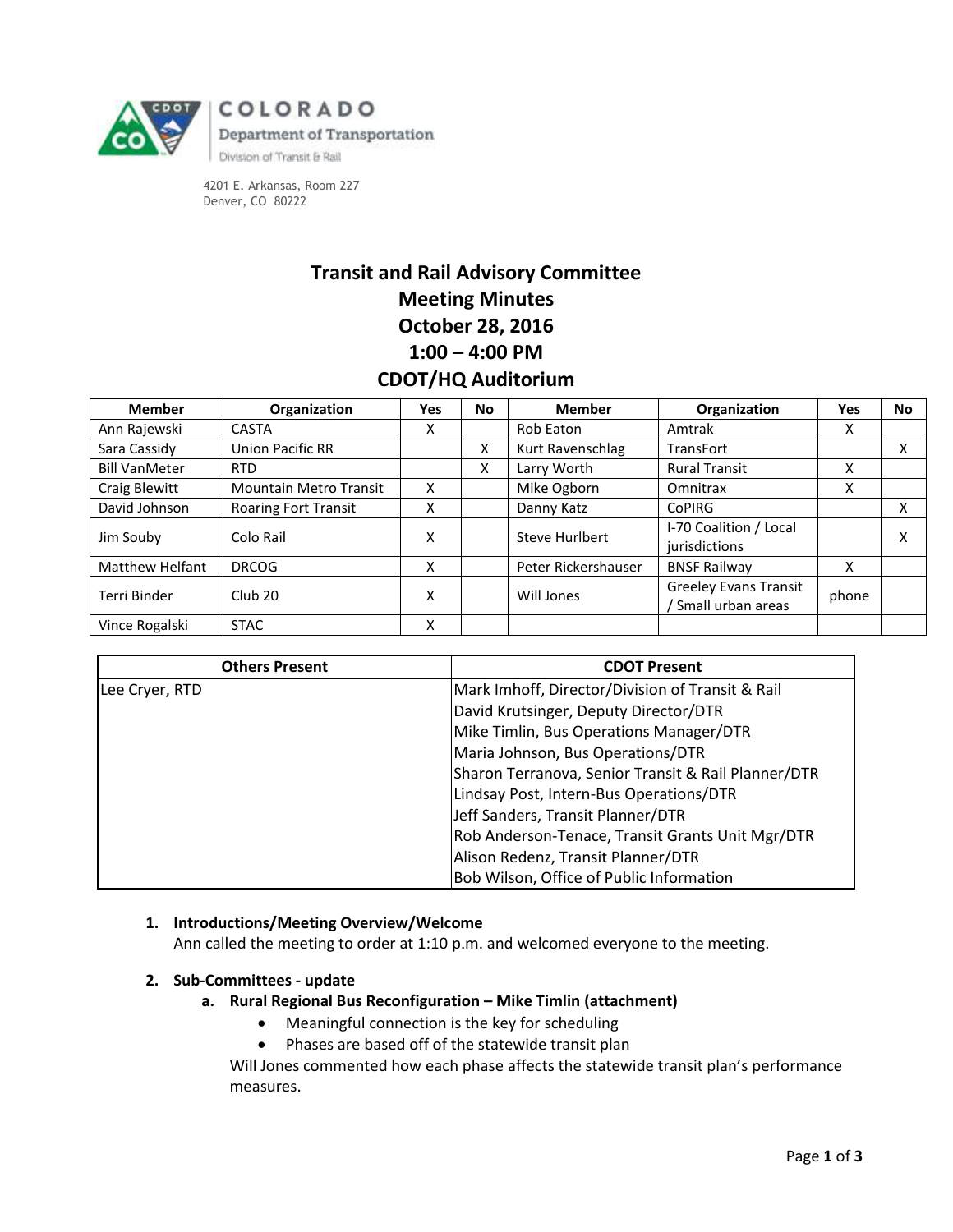# **b. 5310 / 5311 Policy – Jeff Sanders (attachment)**

- 5310 funding is for specialized transportation
	- 3.5 million currently used for operating / mobility managers
- Formulas will be different for different areas / categorized
- Farebox recovery varies greatly and will need to be considered
- Matching funds also comes into play
- Representatives around the state for this subcommittee
- Hopeful for a conclusion by Spring updates will be posted and readily available

## **c. Performance Asset Management – Jeff Sanders**

The subcommittee will be meeting in a few weeks to finish off the requirement for the 2017 deadline to have a management plan in place for those Grant Partners who do not have their own plans.

## **3. SB228 Transit Projects – Jeff Sanders (attachment)**

- SB228 is the supporting capital
- List of proposed projects is attached as previously presented

## **4. Transit Grants Quarterly Report – David Krutsinger (attachment)**

DTR staff contract tracking is ahead for calendar year 2016

## **5. Bustang – Quarterly Report Mike Timlin (attachment)**

- Broncos North and South lines home games will be implemented for the remainder of the year
- Ramsroute has sold out every weekend since restart
- Bustang now listed in flydenver.com

## **6. Southwest Chief, TIGER VI, VII & VII update – David Krutsinger, Jim Souby, Pete Rickershauser**

- TIGER VI was completed mid-June 2016
- TIGER VII to be completed before the end of November 2016
- Reroute to Pueblo being discussed
	- o Amtrak proposal of two cars to continue with roundtrip service

## **7. CDOT Transit Policies – Mark Imhoff (attachment)**

- Funds distribution includes specific various federal, state and regional funding
- CDOT Transit Policies Matrix attached

## **8. Parking Legislation / HPTE Enterprise – Mark Imhoff**

- Currently no parking enforcement at DOT park and rides car must be deemed abandoned in order for the vehicle to be towed
- HPTE will be "managing" CDOT park and rides for overnight parking charges
- Trigger points will be determined
- **9. Multimodal Freight Plan update/State Passenger & Freight Rail Plan – Sharon Terranova (attachment)**
	- This plan will be a joint effort with the Division of Transportation Development which was not the case previous to this plan